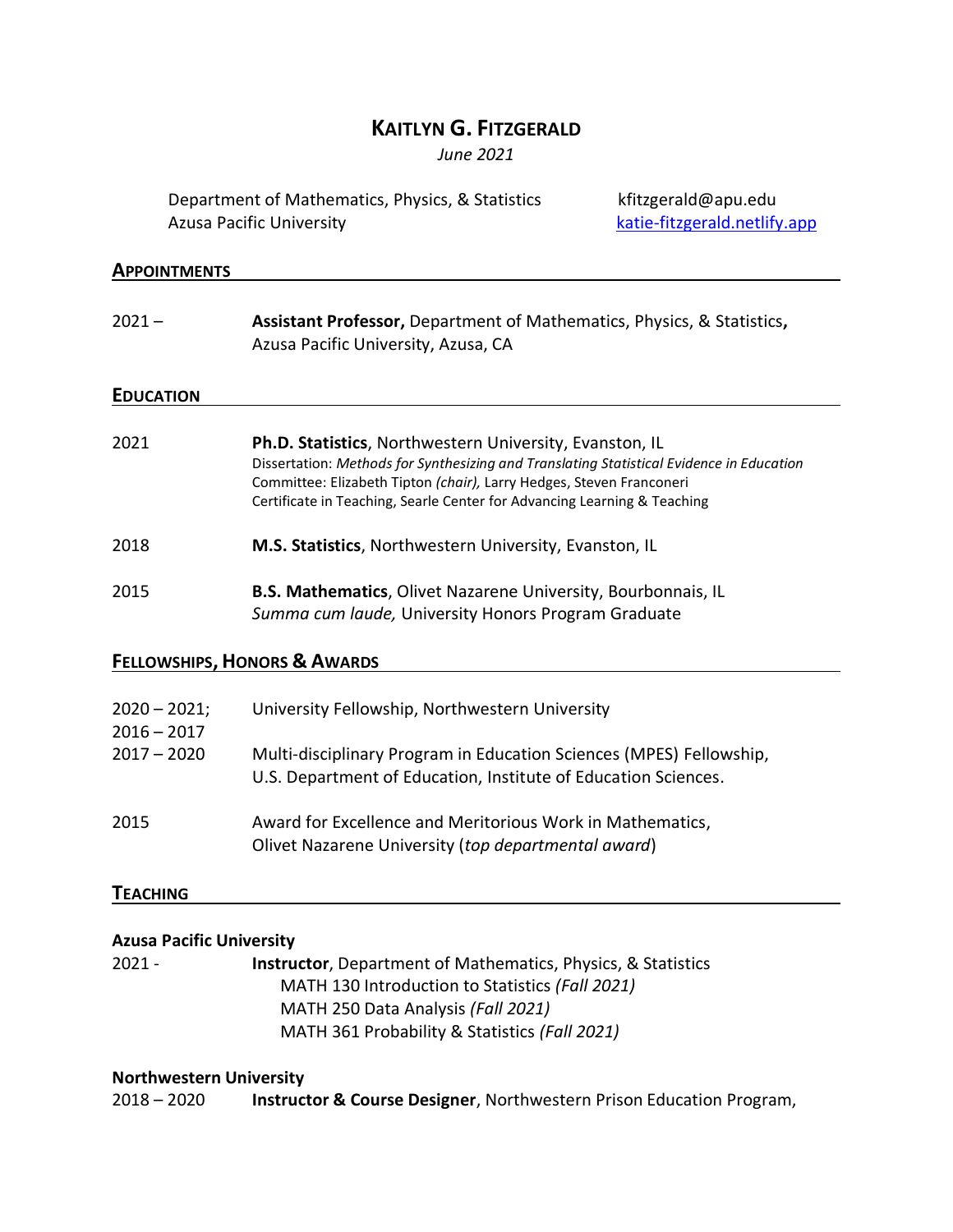Cook County Department of Corrections Introduction to Social Statistics and Data Literacy *(Summer 2019)* **Curriculum Development Graduate Assistant**, Department of Statistics STAT 202: Introduction to Statistics *(Summer, Fall 2019)* **Coordinated Learning Team (CLT) Instructor**, Department of Athletics MATH 220: Differential Calculus of One Variable Functions *(Winter 2019)* PSYCH 201: Statistical Methods in Psychology *(Summer 2019)* STAT 202: Introduction to Statistics *(Winter, Spring, Summer 2019)* **Teaching Assistant**, Department of Statistics STAT 202: Introduction to Statistics *(Fall 2019)* STAT 330: Applied Statistics for Research *(Fall 2018)*

#### **MENTORING & ADVISING**

| $2020 - 2021$ | <b>Graduate Teaching Mentor, Teaching Certificate Program, Northwestern</b><br>University Searle Center for Advancing Learning and Teaching |  |  |
|---------------|---------------------------------------------------------------------------------------------------------------------------------------------|--|--|
| 2019 – 2020   | AP Research Expert Advisor, James B. Conant High School                                                                                     |  |  |

#### **PUBLICATIONS**

| 2021 | Schauer, J.M., Fitzgerald, K.G., Peko-Spicer, S., Whalen, M.C.R., Zejnullahi, R.,<br>& Hedges, L.V. An evaluation of statistical methods for aggregate patterns of<br>replication failure. Annals of Applied Statistics, 15(1), 208-229. |
|------|------------------------------------------------------------------------------------------------------------------------------------------------------------------------------------------------------------------------------------------|
| 2021 | Tipton, E., Spybrook, J., Fitzgerald, K.G., Wang, Q., Davidson, C. Towards a<br>System of Evidence for All: Current Practices and Future Opportunities in 37<br>Randomized Trials. Educational Researcher, 50(3), 145 - 156.             |
| 2019 | Miller, J.D., Fitzgerald, K.G, Smith, A.L., & Young, S.L. Geophagy among a<br>cohort of Kenyan women with mixed HIV status: a longitudinal analysis.<br>American Journal of Tropical Medicine & Hygiene, 101(3), 654 - 660.              |

#### **WORKING PAPERS AND BOOKS**

| 2021 | Fitzgerald, K.G., & Tipton, E. The Meta-Analytic Rain Cloud Plot: A New<br>Approach to Visualizing Clearinghouse Data. Under review.               |
|------|----------------------------------------------------------------------------------------------------------------------------------------------------|
| 2021 | Fitzgerald, K.G., & Tipton, E. Translation Science: Towards more evidence-<br>based communication practices in education research. In preparation. |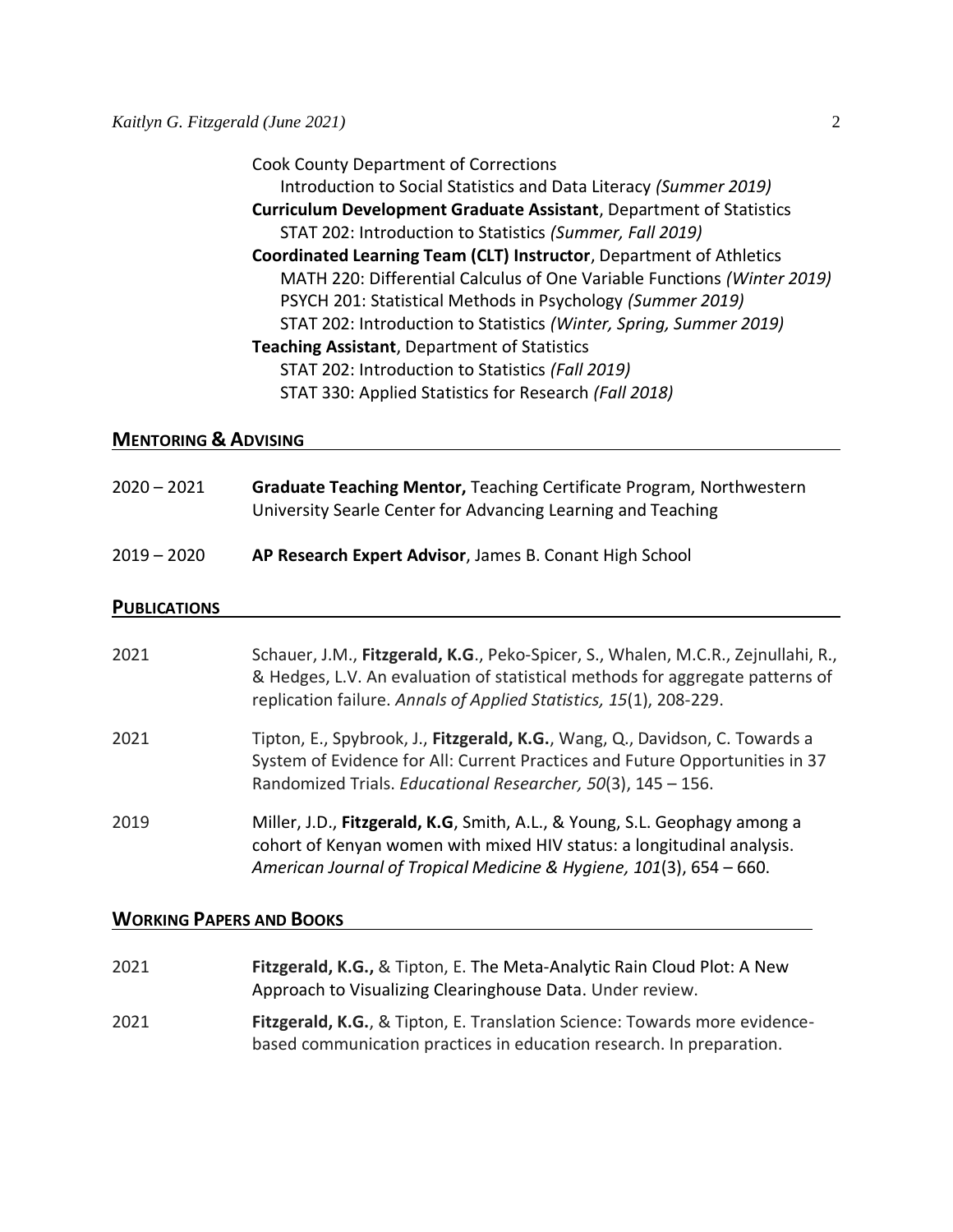*Kaitlyn G. Fitzgerald (June 2021)* 3

- 
- 2021 **Fitzgerald, K.G.**, & Tipton, E. Pooling sampling variance estimates to improve properties of treatment effect estimators. In preparation.
- 2019 Ismay, C., Kim, A.Y., Kuyper, A.M., Tipton, E. & **Fitzgerald, K.G.** Introduction to Statistics and Data Science: A moderndive into R and the tidyverse[. https://nustat.github.io/intro-stat-ds/](https://nustat.github.io/intro-stat-ds/)

# **CONFERENCE PRESENTATIONS & INVITED TALKS**

| 2020                             | Hill, A., Kolak, M., Fitzgerald, K. InspiRing InstRuction: A panel on teaching<br>#rstats for all audiences. Invited panelist, R-Ladies Chicago event, November<br>2020.                                                                                                |  |
|----------------------------------|-------------------------------------------------------------------------------------------------------------------------------------------------------------------------------------------------------------------------------------------------------------------------|--|
| 2020                             | Fitzgerald, K. Adjusting standard deviations for homogeneity of samples.<br>Poster presentation at the Society for Research on Educational Effectiveness<br>(SREE) annual conference, March 2020. (Cancelled due to COVID-19).                                          |  |
| 2019                             | Fitzgerald, K. What are we 95% confident about anyway? A software-<br>embedded curriculum for learning statistical inference. Presentation at<br>Association of Christians in the Mathematical Sciences bi-annual conference,<br>Indiana Wesleyan University, May 2019. |  |
| 2018                             | Fitzgerald, K. Statistics for Social Good: Why your math degree is in demand<br>in social policy and international development. Invited talk at Olivet<br>Nazarene University, Department of Mathematics, October 2018.                                                 |  |
| 2018                             | Blaushild, N., Fitzgerald, K., & Kamel, A. Does AIT improve student<br>outcomes? An analysis of referrals, attendance, and grades. Presented to<br>stakeholders at Evanston Township High School, May 2018.                                                             |  |
| <b>RESEARCH &amp; CONSULTING</b> |                                                                                                                                                                                                                                                                         |  |
| $2019 - 2021$                    | Lab member, Statistics for Evidence-Based Policy and Practice (STEPP)<br>Center, Northwestern University                                                                                                                                                                |  |
| 2019                             | Graduate Assistant, Meta-Analysis Training Institute, Loyola University                                                                                                                                                                                                 |  |

- 2018 2019 **Consultant / Facilitator**, IES Summer Training Institute: Cluster Randomized Trials, Northwestern University
- 2018 2019 **Statistical Consultant,** Young Research Group, Northwestern University